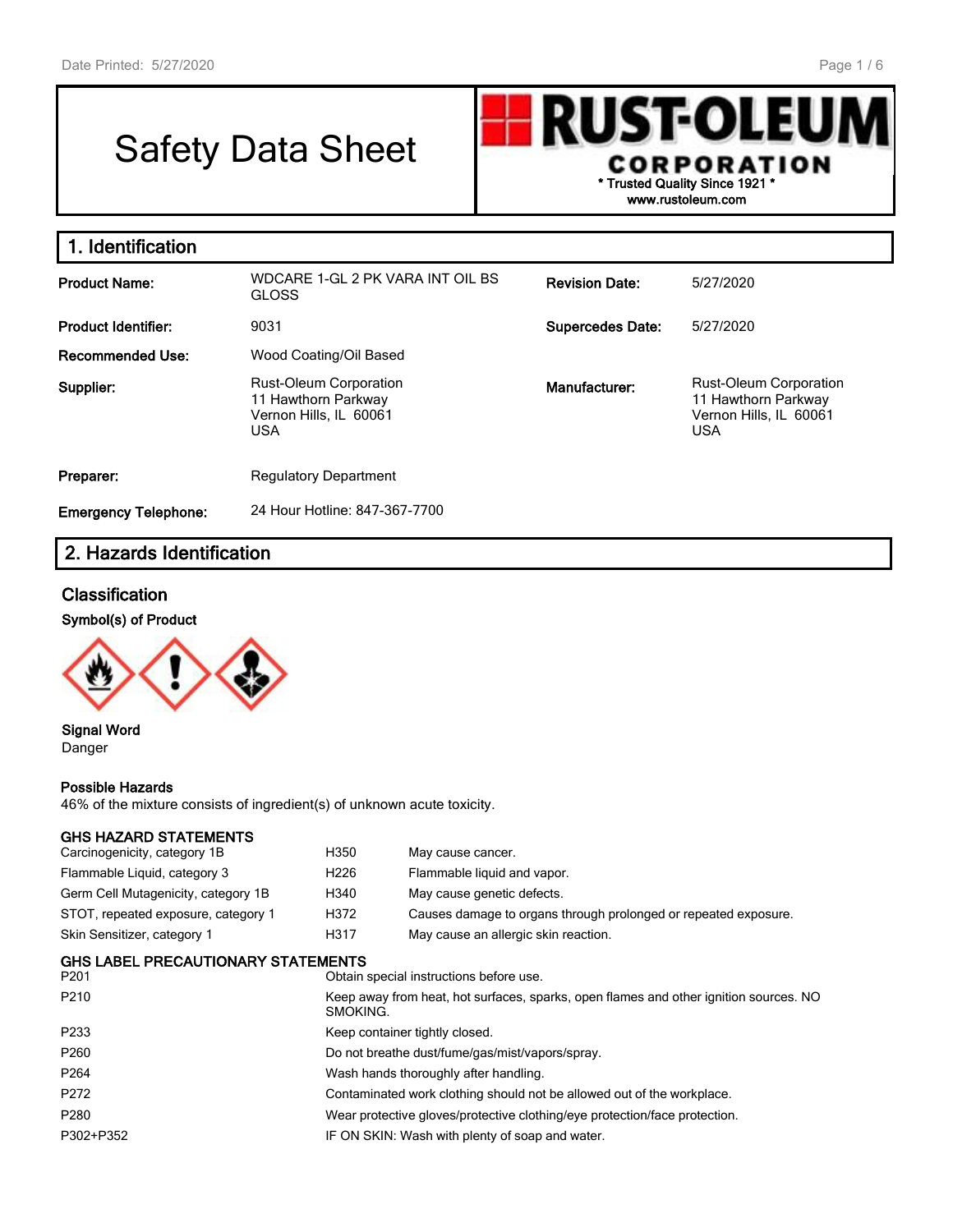Date Printed: 5/27/2020

| P303+P361+P353                          | IF ON SKIN (or hair): Take off immediately all contaminated clothing. Rinse skin with water/<br>shower. |
|-----------------------------------------|---------------------------------------------------------------------------------------------------------|
| P308+P313                               | IF exposed or concerned: Get medical advice/attention.                                                  |
| P314                                    | Get medical advice/attention if you feel unwell.                                                        |
| P321                                    | For specific treatment see label.                                                                       |
| P333+P313                               | If skin irritation or rash occurs: Get medical advice/attention.                                        |
| P370+P378                               | In case of fire: Use alcohol film forming foam, carbon dioxide, dry chemical, dry sand to extinguish.   |
| P403+P235                               | Store in a well-ventilated place. Keep cool.                                                            |
| P405                                    | Store locked up.                                                                                        |
| P501                                    | Dispose of contents/container in accordance with local, regional and national regulations.              |
| <b>GHS SDS PRECAUTIONARY STATEMENTS</b> |                                                                                                         |
| P240                                    | Ground/bond container and receiving equipment.                                                          |
| P <sub>241</sub>                        | Use explosion-proof electrical/ventilating/lighting/equipment.                                          |
| P242                                    | Use only non-sparking tools.                                                                            |
| P243                                    | Take precautionary measures against static discharge.                                                   |
| P <sub>270</sub>                        | Do not eat, drink or smoke when using this product.                                                     |
| P363                                    | Wash contaminated clothing before reuse.                                                                |

## **3. Composition / Information on Ingredients**

#### **HAZARDOUS SUBSTANCES**

| <b>Chemical Name</b>                   | CAS-No.        | <b>Wt.%</b><br><u>Range</u> | <b>GHS Symbols</b>    | <b>GHS Statements</b> |
|----------------------------------------|----------------|-----------------------------|-----------------------|-----------------------|
| <b>Mineral Spirits</b>                 | 64742-88-7     | $25 - 50$                   | GHS08                 | H304-372              |
| Naphtha, Petroleum, Hydrotreated Light | 64742-49-0     | $2.5 - 10$                  | GHS08                 | H304-340-350          |
| n-Nonane                               | 111-84-2       | $0.1 - 1.0$                 | GHS07                 | H332                  |
| Solvent Naphtha, Light Aromatic        | 64742-95-6     | $0.1 - 1.0$                 | GHS07-GHS08           | H304-332-340-350      |
| Methyl Ethyl Ketoxime                  | 96-29-7        | $0.1 - 1.0$                 | GHS05-GHS06           | H302-312-317-318-331  |
| Stoddard Solvent                       | 8052-41-3      | $0.1 - 1.0$                 | GHS08                 | H304-372              |
| Ethylbenzene                           | $100 - 41 - 4$ | $0.1 - 1.0$                 | GHS02-GHS07-<br>GHS08 | H225-304-332-351-373  |
| Cobalt 2-Ethylhexanoate                | 136-52-7       | $0.1 - 1.0$                 | Not Available         | Not Available         |

## **4. First-Aid Measures**

**FIRST AID - EYE CONTACT:** Immediately flush eyes with plenty of water for at least 15 minutes holding eyelids open. Get medical attention. Do NOT allow rubbing of eyes or keeping eyes closed.

**FIRST AID - SKIN CONTACT:** Wash skin with soap and water. Remove contaminated clothing. Get medical attention if irritation develops or persists.

**FIRST AID - INHALATION:** Remove to fresh air. If not breathing, give artificial respiration. If breathing is difficult, give oxygen. Get immediate medical attention. Do NOT use mouth-to-mouth resuscitation. If you experience difficulty in breathing, leave the area to obtain fresh air. If continued difficulty is experienced, get medical assistance immediately.

**FIRST AID - INGESTION:** Aspiration hazard: Do not induce vomiting or give anything by mouth because this material can enter the lungs and cause severe lung damage. Get immediate medical attention. If swallowed, get medical attention.

## **5. Fire-Fighting Measures**

**EXTINGUISHING MEDIA:** Alcohol Film Forming Foam, Carbon Dioxide, Dry Chemical, Dry Sand, Water Fog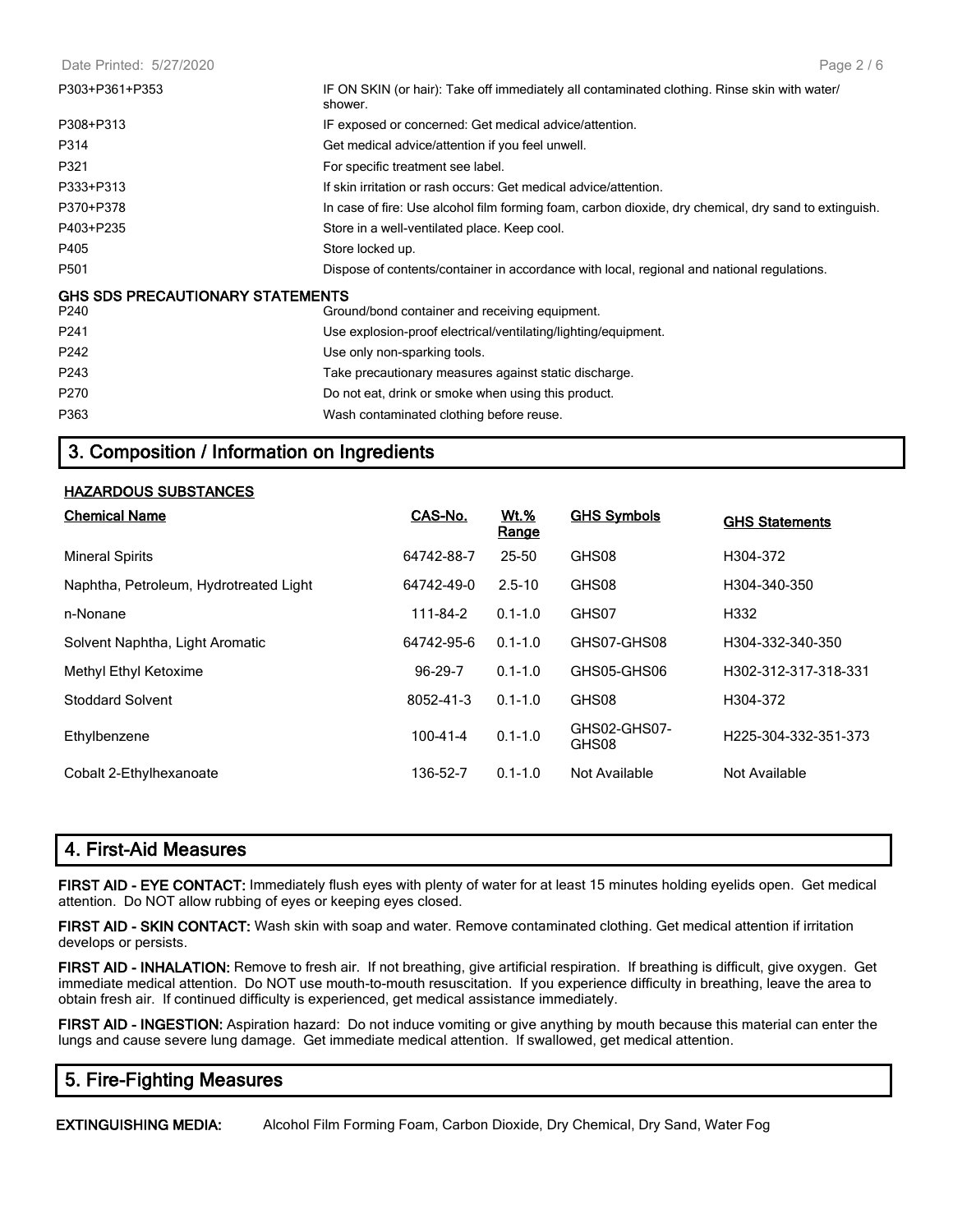**UNUSUAL FIRE AND EXPLOSION HAZARDS:** Closed containers may explode when exposed to extreme heat due to buildup of steam. Keep containers tightly closed. Combustible liquid and vapor. No unusual fire or explosion hazards noted.

**SPECIAL FIREFIGHTING PROCEDURES:** Water may be used to cool closed containers to prevent pressure buildup and possible autoignition or explosion. Evacuate area and fight fire from a safe distance. Use water spray to keep fire-exposed containers cool. Containers may explode when heated.

**Special Fire and Explosion Hazard (Combustible Dust):** No Information

#### **6. Accidental Release Measures**

**STEPS TO BE TAKEN IF MATERIAL IS RELEASED OR SPILLED:** Contain spilled liquid with sand or earth. DO NOT use combustible materials such as sawdust. Remove all sources of ignition, ventilate area and remove with inert absorbent and nonsparking tools. Dispose of according to local, state (provincial) and federal regulations. Do not incinerate closed containers.

## **7. Handling and Storage**

**HANDLING:** Wash thoroughly after handling. Wash hands before eating. Remove contaminated clothing and launder before reuse. Use only with adequate ventilation. Follow all SDS and label precautions even after container is emptied because it may retain product residues. Avoid breathing fumes, vapors, or mist. Avoid contact with eyes, skin and clothing. Avoid contact with eyes. **STORAGE:** Store in a dry, well ventilated place. Keep container tightly closed when not in use. Keep containers tightly closed. Isolate from heat, electrical equipment, sparks and open flame. Keep away from heat, sparks, flame and sources of ignition. Keep container closed when not in use. Avoid excess heat.

**Advice on Safe Handling of Combustible Dust:** No Information

#### **8. Exposure Controls / Personal Protection**

| <b>Chemical Name</b>                             | CAS-No.        | Weight %<br>Less Than | <b>ACGIHTLV-</b><br><b>TWA</b> | <b>ACGIH TLV-</b><br><b>STEL</b> | <b>OSHA PEL-TWA</b> | <b>OSHA PEL-</b><br><b>CEILING</b> |
|--------------------------------------------------|----------------|-----------------------|--------------------------------|----------------------------------|---------------------|------------------------------------|
| <b>Mineral Spirits</b>                           | 64742-88-7     | 40.0                  | N.E.                           | N.E.                             | N.E.                | N.E.                               |
| Naphtha, Petroleum,<br><b>Hydrotreated Light</b> | 64742-49-0     | 10.0                  | N.E.                           | N.E.                             | N.E.                | N.E.                               |
| n-Nonane                                         | 111-84-2       | 1.0                   | $200$ ppm                      | N.E.                             | N.E.                | N.E.                               |
| Solvent Naphtha, Light Aromatic                  | 64742-95-6     | 1.0                   | N.E.                           | N.E.                             | N.E.                | N.E.                               |
| Methyl Ethyl Ketoxime                            | 96-29-7        | 1.0                   | 10 ppm                         | N.E.                             | N.E.                | N.E.                               |
| <b>Stoddard Solvent</b>                          | 8052-41-3      | 1.0                   | $100$ ppm                      | N.E.                             | 500 ppm             | N.E.                               |
| Ethylbenzene                                     | $100 - 41 - 4$ | 1.0                   | 20 ppm                         | N.E.                             | $100$ ppm           | N.E.                               |
| Cobalt 2-Ethylhexanoate                          | 136-52-7       | 1.0                   | N.E.                           | N.E.                             | N.E.                | N.E.                               |

#### **PERSONAL PROTECTION**

**ENGINEERING CONTROLS:** Use process enclosures, local exhaust ventilation, or other engineering controls to control airborne levels below recommended exposure limits. Prevent build-up of vapors by opening all doors and windows to achieve crossventilation.

**RESPIRATORY PROTECTION:** A respiratory protection program that meets OSHA 1910.134 and ANSI Z88.2 requirements must be followed whenever workplace conditions warrant a respirator's use. A NIOSH/MSHA approved air purifying respirator with an organic vapor cartridge or canister may be permissible under certain circumstances where airborne concentrations are expected to exceed exposure limits.

Protection provided by air purifying respirators is limited. Use a positive pressure air supplied respirator if there is any potential for an uncontrolled release, exposure levels are not known, or in any other circumstances where air purifying respirators may not provide adequate protection.

**SKIN PROTECTION:** Use impervious gloves to prevent skin contact and absorption of this material through the skin.

**EYE PROTECTION:** Use safety eyewear designed to protect against splash of liquids.

**OTHER PROTECTIVE EQUIPMENT:** Refer to safety supervisor or industrial hygienist for further guidance regarding types of personal protective equipment and their applications. Refer to safety supervisor or industrial hygienist for further information regarding personal protective equipment and its application.

**HYGIENIC PRACTICES:** Wash thoroughly with soap and water before eating, drinking or smoking. Remove contaminated clothing immediately and launder before reuse.

**Engineering Measures for Combustible Dust:** No Information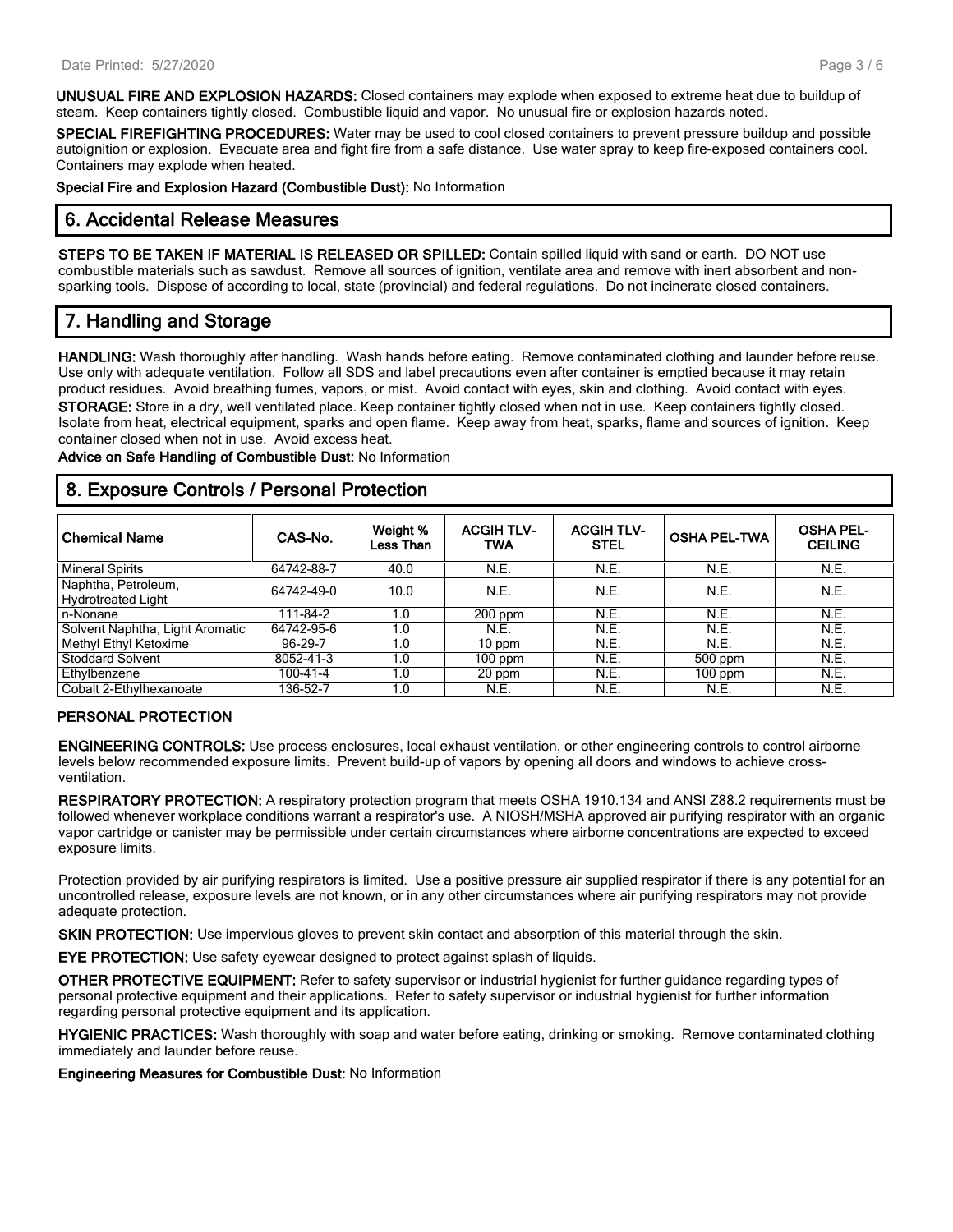## **9. Physical and Chemical Properties**

| Appearance:                 | Liguid                     | <b>Physical State:</b>            | Liguid      |
|-----------------------------|----------------------------|-----------------------------------|-------------|
| Odor:                       | Solvent Like               | <b>Odor Threshold:</b>            | N.E.        |
| <b>Specific Gravity:</b>    | 0.897                      | pH:                               | N.A.        |
| Freeze Point, °C:           | N.D.                       | Viscosity:                        | N.D.        |
| <b>Solubility in Water:</b> | None                       | Partition Coefficient, n-octanol/ |             |
| Decompostion Temp., °C:     | N.D.                       | water:                            | N.D.        |
| Boiling Range, °C:          | 136 - 537                  | Explosive Limits, vol%:           | $1.0 - 7.0$ |
| <b>Flammability:</b>        | <b>Supports Combustion</b> | Flash Point, °C:                  | 41          |
| <b>Evaporation Rate:</b>    | Slower than Ether          | Auto-ignition Temp., °C:          | N.D.        |
| <b>Vapor Density:</b>       | Heavier than Air           | Vapor Pressure:                   | N.D.        |

(See "Other information" Section for abbreviation legend)

## **10. Stability and Reactivity**

**Conditions to Avoid:** Avoid all possible sources of ignition.

**Incompatibility:** Incompatible with strong oxidizing agents, strong acids and strong alkalies.

**Hazardous Decomposition:** By open flame, carbon monoxide and carbon dioxide. When heated to decomposition, it emits acrid smoke and irritating fumes. Contains solvents which may form carbon monoxide, carbon dioxide, and formaldehyde.

**Hazardous Polymerization:** Will not occur under normal conditions.

**Stability:** This product is stable under normal storage conditions.

## **11. Toxicological Information**

**EFFECTS OF OVEREXPOSURE - EYE CONTACT:** Causes eye irritation. Substance causes moderate eye irritation.

**EFFECTS OF OVEREXPOSURE - SKIN CONTACT:** Substance may cause slight skin irritation. May cause skin irritation.

**EFFECTS OF OVEREXPOSURE - INHALATION:** Harmful if inhaled. High gas, vapor, mist or dust concentrations may be harmful if inhaled. Avoid breathing fumes, spray, vapors, or mist. May cause headaches and dizziness. High vapor concentrations are irritating to the eyes, nose, throat and lungs. Prolonged or excessive inhalation may cause respiratory tract irritation.

**EFFECTS OF OVEREXPOSURE - INGESTION:** Irritating to the nose, throat and respiratory tract. Harmful if swallowed. Aspiration hazard if swallowed; can enter lungs and cause damage.

**EFFECTS OF OVEREXPOSURE - CHRONIC HAZARDS:** Reports have associated repeated and prolonged occupational overexposure to solvents with permanent brain and nervous system damage. IARC lists Ethylbenzene as a possible human carcinogen (group 2B). May cause genetic defects.

**PRIMARY ROUTE(S) OF ENTRY:** Eye Contact, Ingestion, Inhalation, Skin Absorption, Skin Contact

#### **ACUTE TOXICITY VALUES The acute effects of this product have not been tested. Data on individual components are tabulated below:**

| CAS-No.    | <b>Chemical Name</b>                   | Oral LD50        | <b>Dermal LD50</b> | Vapor LC50     |
|------------|----------------------------------------|------------------|--------------------|----------------|
| 64742-88-7 | <b>Mineral Spirits</b>                 | >19789 mg/kg Rat | >3000 mg/kg Rabbit | 4951 mg/L Rat  |
| 64742-49-0 | Naphtha, Petroleum, Hydrotreated Light | >5000 mg/kg Rat  | >3160 mg/kg Rabbit | >4951 mg/L Rat |
| 64742-95-6 | Solvent Naphtha, Light Aromatic        | 8400 mg/kg Rat   | >2000 mg/kg Rabbit | N.E.           |
| 96-29-7    | Methyl Ethyl Ketoxime                  | 930 mg/kg Rat    | 1100 mg/kg Rabbit  | >4.83 mg/L Rat |
| 100-41-4   | Ethylbenzene                           | 3500 mg/kg Rat   | 15400 mg/kg Rabbit | 17.4 mg/L Rat  |
| 136-52-7   | Cobalt 2-Ethylhexanoate                | N.E.             | >5000 mg/kg Rabbit | N.E.           |

N.E. - Not Established

## **12. Ecological Information**

**ECOLOGICAL INFORMATION:** Product is a mixture of listed components. Product is a mixture of listed components.

#### **13. Disposal Information**

**DISPOSAL INFORMATION:** Do not incinerate closed containers. Dispose of material in accordance to local, state, and federal regulations and ordinances.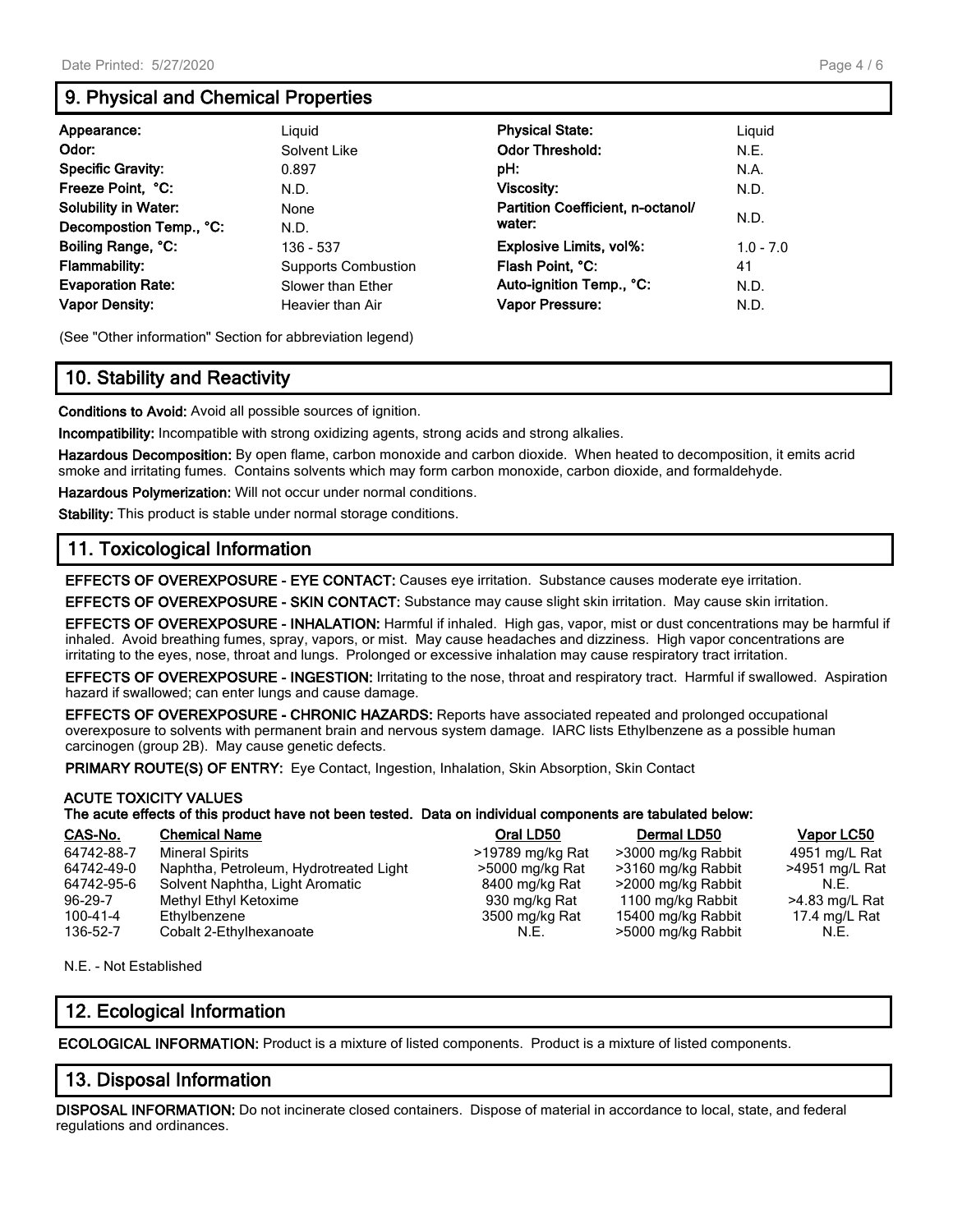## **14. Transport Information**

|                              | Domestic (USDOT) | <b>International (IMDG)</b> | Air (IATA)  | <b>TDG (Canada)</b> |
|------------------------------|------------------|-----------------------------|-------------|---------------------|
| <b>UN Number:</b>            | N.A.             | 1263                        | 1263        | N.A.                |
| <b>Proper Shipping Name:</b> | Not Regulated    | Paint                       | Paint       | Not Regulated       |
| <b>Hazard Class:</b>         | N.A.             | 3                           | 3           | N.A.                |
| <b>Packing Group:</b>        | N.A.             | Ш                           | III         | N.A.                |
| <b>Limited Quantity:</b>     | No               | Yes, >5L No                 | Yes, >5L No | No                  |

## **15. Regulatory Information**

#### **U.S. Federal Regulations:**

#### **CERCLA - SARA Hazard Category**

This product has been reviewed according to the EPA 'Hazard Categories' promulgated under Sections 311 and 312 of the Superfund Amendment and Reauthorization Act of 1986 (SARA Title III) and is considered, under applicable definitions, to meet the following categories:

Flammable (gases, aerosols, liquids, or solids), Carcinogenicity, Respiratory or Skin Sensitization, Specific target organ toxicity (single or repeated exposure), Germ cell mutagenicity

#### **Sara Section 313:**

This product contains the following substances subject to the reporting requirements of Section 313 of Title III of the Superfund Amendment and Reauthorization Act of 1986 and 40 CFR part 372:

| <b>Chemical Name</b>    | <b>CAS-No.</b> |
|-------------------------|----------------|
| Ethylbenzene            | 100-41-4       |
| Cobalt 2-Ethylhexanoate | 136-52-7       |

#### **Toxic Substances Control Act:**

This product contains the following chemical substances subject to the reporting requirements of TSCA 12(b) if exported from the United States:

| <b>Chemical Name</b> | <b>CAS-No.</b> |
|----------------------|----------------|
| n-Nonane             | 111-84-2       |

## **U.S. State Regulations:**

**WARNING:** Cancer and Reproductive Harm - www.P65Warnings.ca.gov.